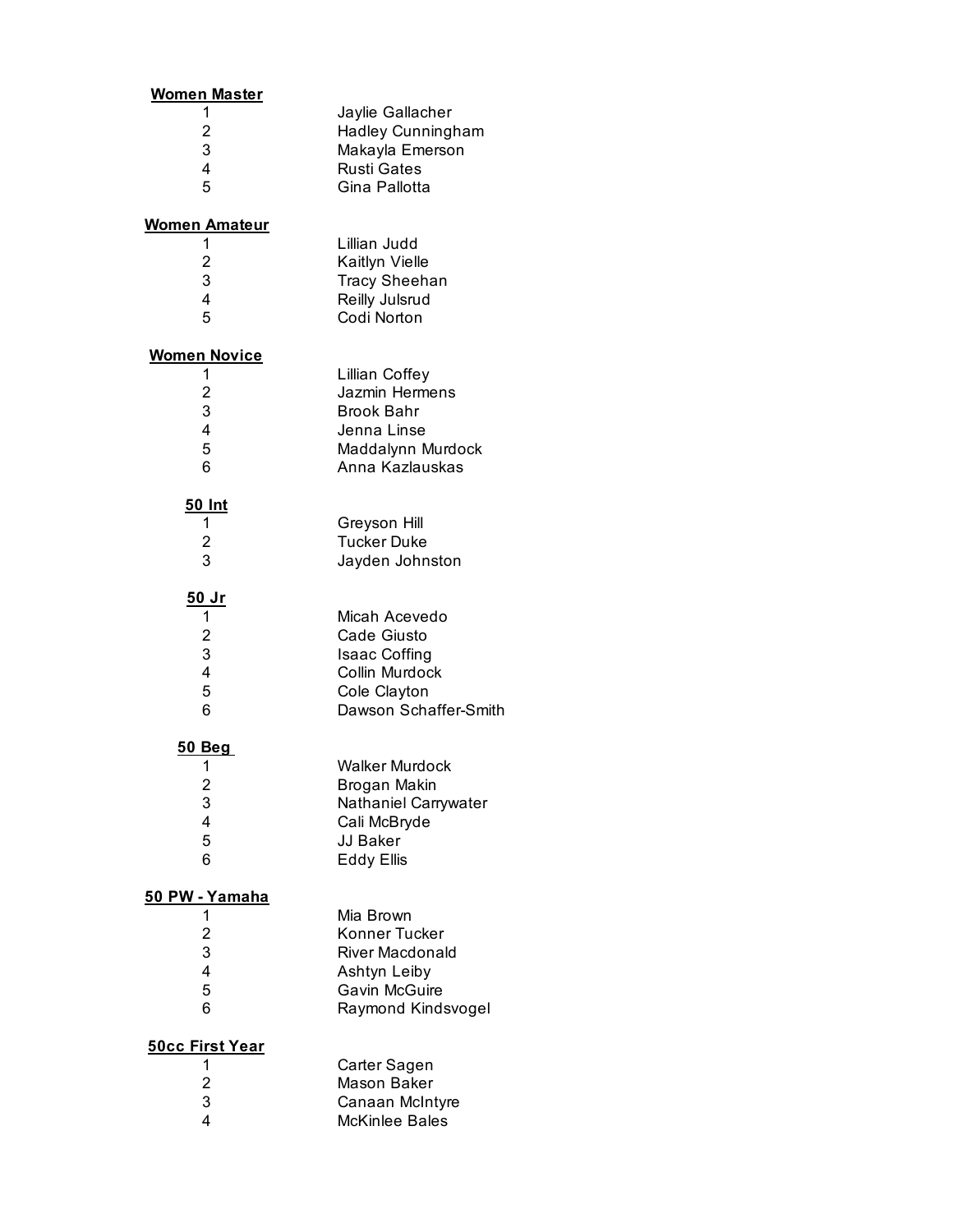| 5<br>6                                                           | Weston Matheney<br><b>Brayden Olin</b>                                                                                                  |
|------------------------------------------------------------------|-----------------------------------------------------------------------------------------------------------------------------------------|
| <u>65 Int</u><br>1<br>$\overline{c}$<br>3                        | Liam Asselin<br>Levi Rhoades<br><b>Britain Piccolo</b>                                                                                  |
| <u>65 Jr</u><br>1<br>$\overline{\mathbf{c}}$<br>3<br>4<br>5<br>6 | Vance Fuhrer<br><b>Easton Osckle</b><br>Dominic Mann<br>Mason Judd<br>Jayden Johnston<br><b>Tucker Dale</b>                             |
| <u>65 Beg Div 1</u><br>1<br>$\overline{c}$<br>3<br>4<br>5<br>6   | <b>Bentlee Gurney</b><br>Corbin Leonard<br>Luke Cook<br><b>Huxton Clifton</b><br>Lane Davis<br><b>Christian Arnett</b>                  |
| <u>65 Beg Div 2</u><br>1<br>$\overline{c}$<br>3<br>4<br>5<br>6   | <b>Ben Baker</b><br><b>Wyatt Bales</b><br>Brogan Makin<br>Zavien Slotto<br><b>Brantley O'Brien</b><br>Lane O'Brien                      |
| <u>85 Int</u><br>1<br>$\overline{c}$<br>3                        | <b>Michael Piller</b><br><b>Kylon Belles</b><br>Sawyer Cordell                                                                          |
| <u>85 Jr</u><br>1<br>$\overline{c}$<br>3<br>4<br>5<br>6          | <b>Ryder Cordell</b><br><b>Trevor Warrington</b><br>Luke Judd<br><b>Brayton Edwards</b><br><b>Parker Giusto</b><br><b>Easton Osckle</b> |
| 85 Beg<br>1<br>$\overline{c}$<br>3<br>4<br>5<br>6                | Mathews Joner<br>Jayson Buck<br>Kaden Acevedo<br>Kale Mickalson<br><b>Ethan Dowell</b><br>Jordan Donovan                                |
| Super Mini Div 1<br>1<br>$\overline{2}$                          | Michael Piller<br>Isaiah Risenmay                                                                                                       |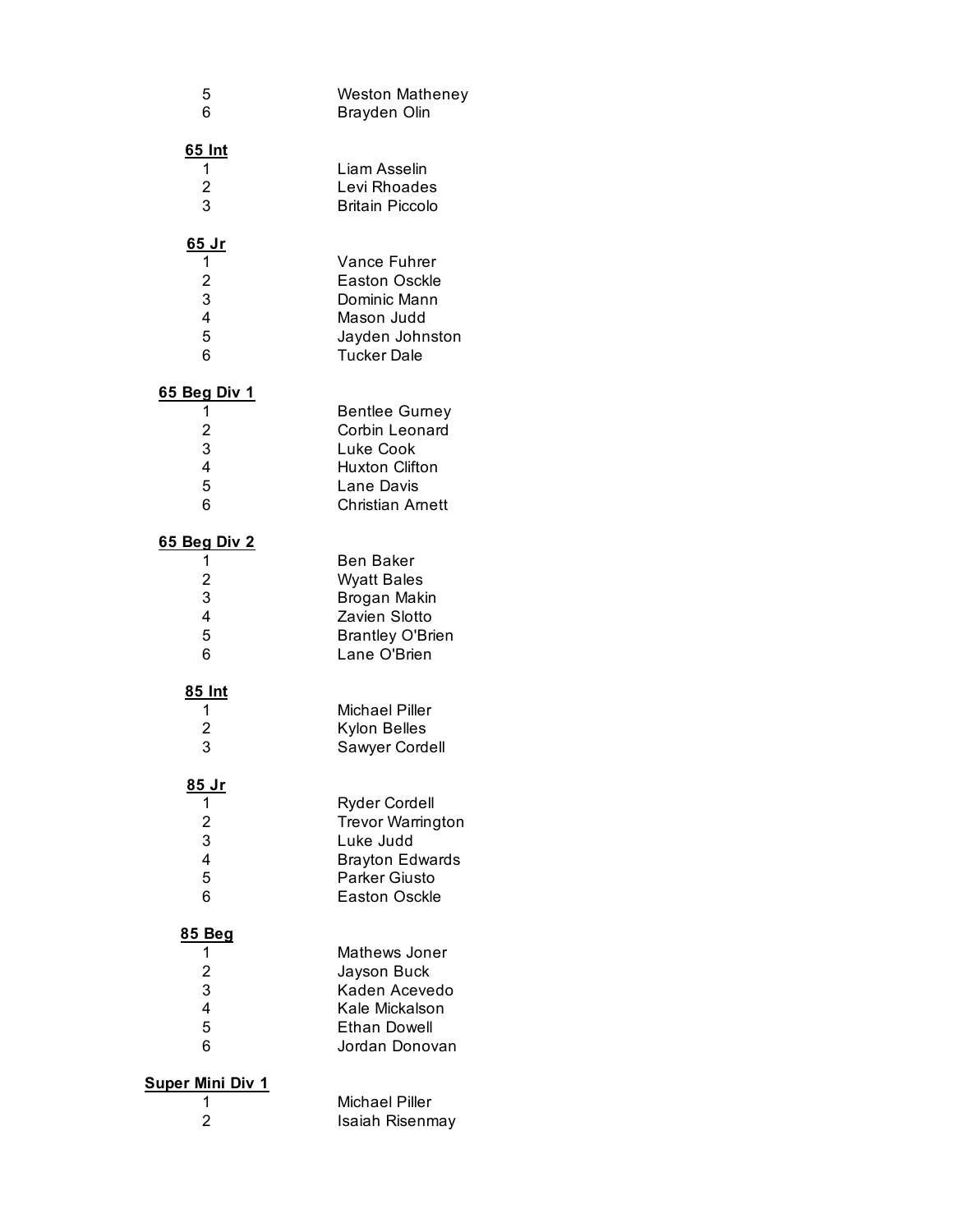| 3<br>4<br>5<br>6                                                   | <b>Ryder Cordell</b><br>Luke Judd<br>Kalven Pearson<br><b>Britain Piccolo</b>                                                   |
|--------------------------------------------------------------------|---------------------------------------------------------------------------------------------------------------------------------|
| <b>Super Mini Div 2</b><br>1<br>$\overline{c}$<br>3<br>4<br>5<br>6 | Kylon Belles<br>Sawyer Cordell<br>Jaeden Smith<br>Carson Asay<br><b>Trevor Warrington</b><br>Parker Giusto                      |
| <u> 125cc Class</u><br>1<br>2<br>3<br>4<br>5<br>6                  | <b>Justin Miller</b><br><b>Trenton Wagner</b><br>Carson Jackson<br>Sherman Miller<br><b>Timber Blanchard</b><br>Isaiah Risenmay |
| 250 Intermediate<br>1<br>2                                         | Caiden Rebholz<br><b>Harley Jefferies</b>                                                                                       |
| <u>250 Junior Div 1</u><br>1<br>$\overline{c}$<br>3<br>4<br>5<br>6 | <b>Colton Raber</b><br>Jaxson Leach<br>Dylan Portlock<br>Ezra Risenmay<br>Ezra Mathews<br>Eric Hetland                          |
| <u>250 Junior Div 2</u><br>1<br>2<br>3<br>4<br>5<br>6              | <b>Shor Miller</b><br>Jaylie Gallacher<br><b>Corbin Kesler</b><br>Coleman Stegmeier<br>Elijah Risenmay<br>Riley Hogan           |
| 250 Beginner Div 1<br>1<br>$\overline{c}$<br>3<br>4<br>5<br>6      | <b>Wyatt Bailey</b><br><b>Brandon Disch</b><br><b>Ben Falt</b><br>Favian Villegas<br>Logan Pine<br><b>Chase Conner</b>          |
| 250 Beginner Div 2<br>1<br>$\overline{c}$<br>3<br>4<br>5<br>6      | <b>Tyler Olheiser</b><br><b>Trae Letts</b><br><b>Colton Frates</b><br>Aden Henson<br>Cooper Inman<br>Daniel Berger              |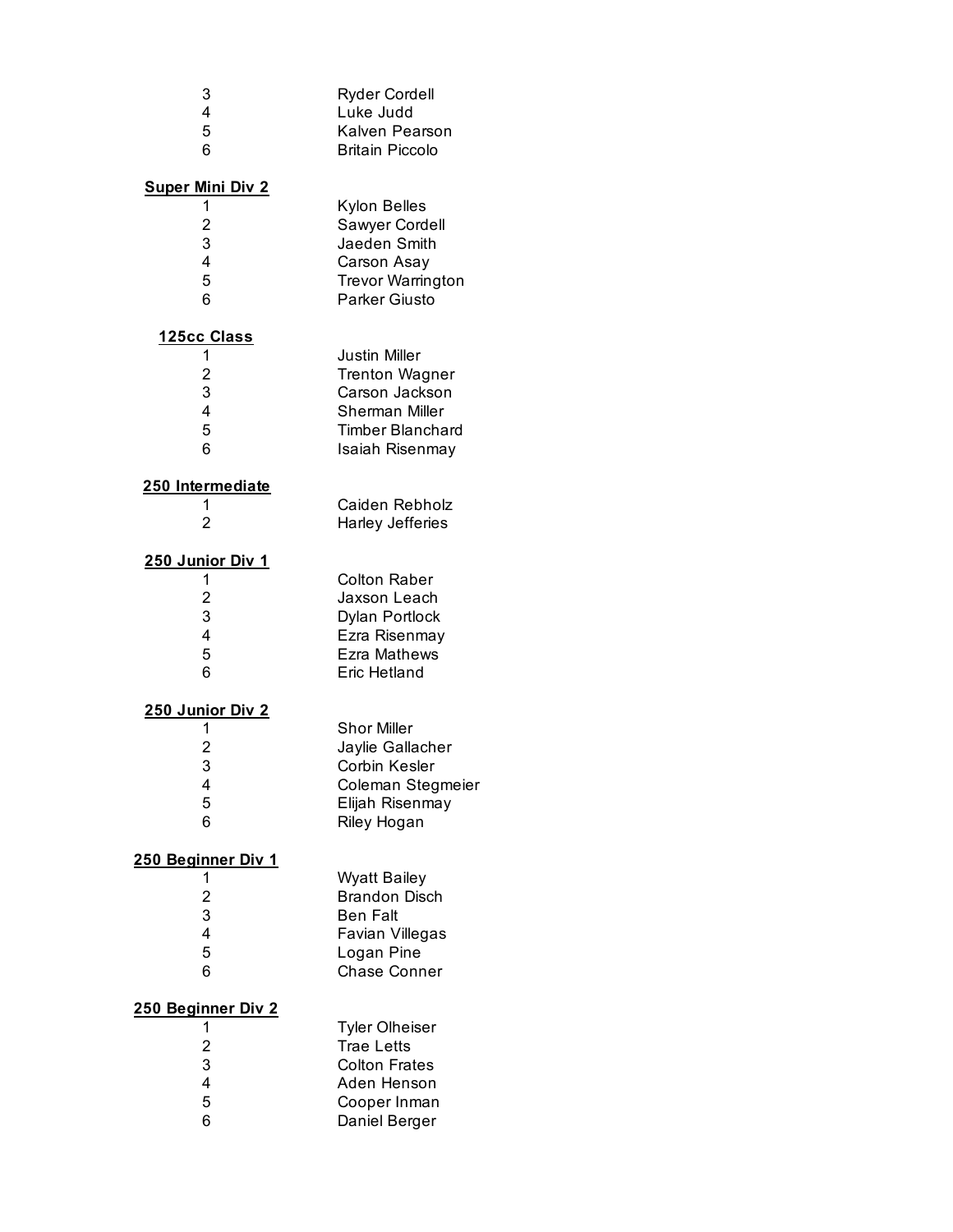| <u>Open Int</u>                                                  |                                                                                                                                |
|------------------------------------------------------------------|--------------------------------------------------------------------------------------------------------------------------------|
| 1<br>2<br>3                                                      | Caiden Rebholz<br>Kylan Vielle<br><b>Trenton Wagner</b>                                                                        |
| <u>Open Jr</u><br>1<br>$\overline{2}$<br>3<br>4<br>5<br>6        | Eric Hetland<br>Dylan Portlock<br>Ezra Risenmay<br>Ezra Mathews<br>Coleman Stegmeier<br>Nick Bobst                             |
| <u>Open Beg Div 1</u><br>1<br>$\overline{2}$<br>3<br>4<br>5<br>6 | <b>Trae Letts</b><br><b>Colton Frates</b><br><b>Tyler Olheiser</b><br><b>Chase Conner</b><br>Charles Hendrick<br>Daniel Berger |
| <u>Open Beg Div 2</u><br>1<br>$\overline{2}$<br>3<br>4<br>5<br>6 | <b>Travis Heflin</b><br><b>Hadley Cunningham</b><br>Zak Kazlauskas<br>Zach Wilson<br>Logan Richardson<br><b>Brennyn Hobbs</b>  |
| <b>PRO Unlimited</b><br>1<br>$\overline{2}$<br>3<br>4<br>5       | Devin Harriman<br>Ryan Martin<br><b>Seth Crotty</b><br>Jacob Paine<br>Rider Fisher                                             |
| <u>BTH Master</u><br>1<br>$\overline{c}$<br>3<br>4               | Seth Crotty<br>Kylan Vielle<br>Carson Jackson<br><b>Rusti Gates</b>                                                            |
| <b>BTH Amateur Div 1</b><br>1<br>2<br>3<br>4<br>5<br>6           | Dillon Giel<br>Timber Blanchard<br>Cody Guffee<br>Kole Broersma<br><b>Wyatt Bailey</b><br>Ethan Seppanen                       |
| <b>BTH Amateur Div 2</b><br>1<br>$\overline{c}$<br>3<br>4        | Clay Henson<br><b>Michael Piller</b><br>Joel Johnston<br><b>Colton Raber</b>                                                   |